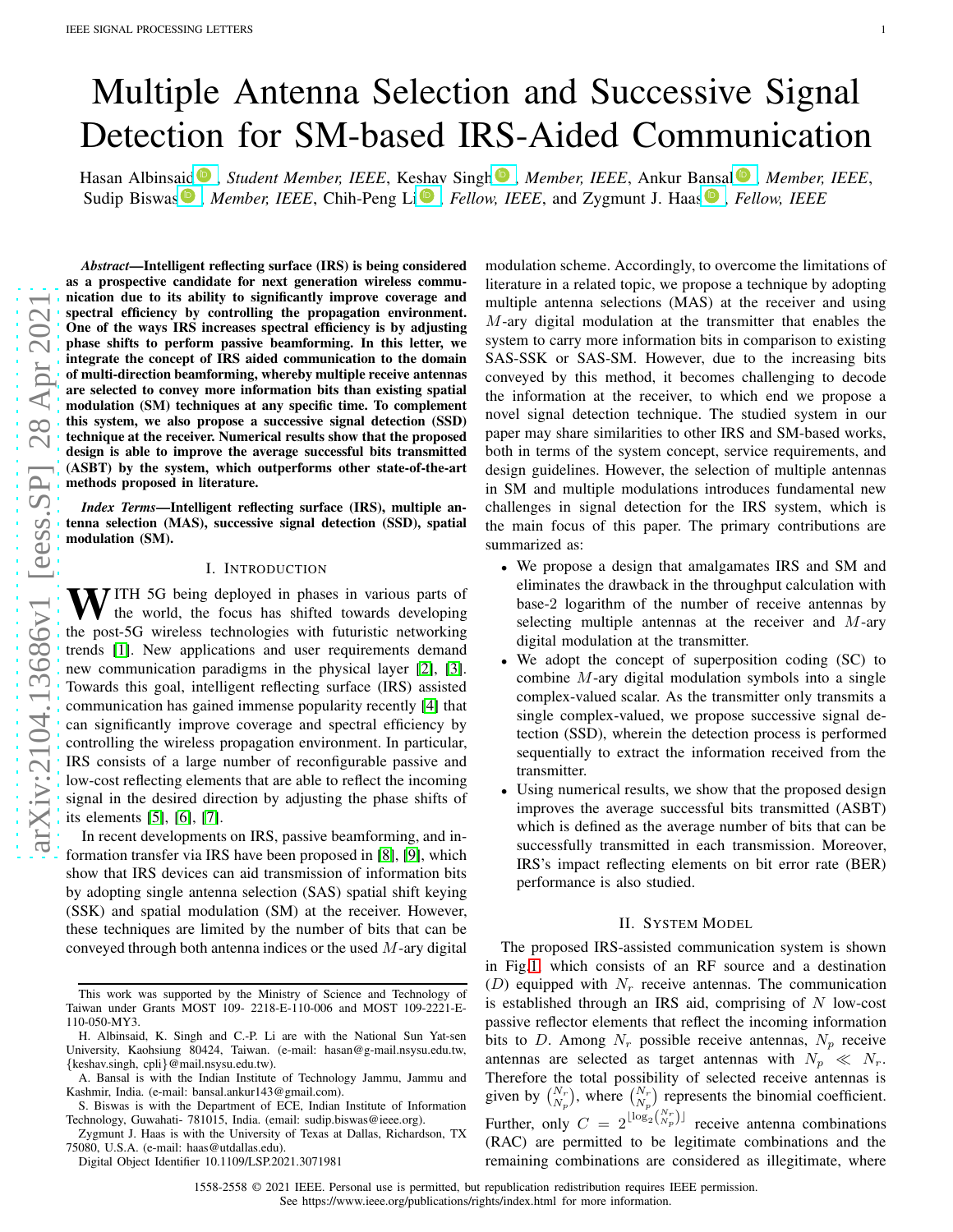<span id="page-1-0"></span>

Fig. 1: IRS-assisted communication system with  $N_r = 4$  and  $N_p = 2$ .

<span id="page-1-4"></span>

Fig. 2: SSD process on selected receive antennas.

 $|\cdot|$  denotes the floor operation. The RAC matrix is denoted by  $\mathbf{R} \in \mathbb{N}^{C \times N_p}$ .

In each time slot, the vector of information bits b will be divided into two-part, i.e., RAC modulated bits and symbols modulated bits using quadrature amplitude modulation (QAM) as  $L_1$  and  $L_2$ , respectively. The RAC modulation part is conveyed to the selected receive antennas' indices with  $L_1$  =  $\lfloor \log_2 \binom{N_r}{N_p} \rfloor$  bits, and the symbol modulation part conveys  $N_p$ of *M*-ary symbol modulation  $s_i$  from the set of constellation  $S = [S_1, \ldots, S_M]$ , with  $L_2 = N_p \log_2 M = N_p \mu$  bits, where  $i \in \{1, \ldots, N_p\}.$ 

Let  $\mathbf{H} \in \mathbb{C}^{N_r \times N}$  denote the wireless fading channel matrix between IRS and  $D$ , whose each entry follows a complex Gaussian distribution with zero-mean and unit-variance. We assume perfect channel state information (CSI) at both nodes. Since the channel matrix  $H$  is a complex-valued matrix, it has an amplitude and a phase for each element that can be expressed as  $h_{m,n} = \beta_{m,n} e^{j\psi_{m,n}}$  $h_{m,n} = \beta_{m,n} e^{j\psi_{m,n}}$  for  $m \in \{1, ..., N_r\}$  and  $n \in \{1, ..., N\}$ .

We assume that the transmitter is equipped with a single transmit antenna. In order to transmit  $N_p$  independent symbols to D which has  $N_p$  selected receive antennas, in each time slot we implement SC [\[10\]](#page-4-9) at the transmitter side and SSD at the receiver side. The idea behind SC is to combine all *M*ary symbols into a single complex-valued scalar by multiplying the ratio value  $\alpha_i$  for each symbol, where  $\sum_{i=1}^{N_p} \alpha_i = 1$  and  $\alpha_i < \alpha_{i+1}.$ 

Next, let p denote the index set of RAC, where  $p \in$  $\{1, 2, \ldots, C\}$ . From the p-th index set of RAC, we have to sort the weight of the row target channel-matrix  $\tilde{\mathbf{H}} \in \mathbb{C}^{N_p \times N}$ , where  $H = H[l_p, :]$  and  $l_p = R[p, :]$ . The weight of row target channelmatrix  $\tilde{H}$  can be written as  $w_i = \|\tilde{h}_{p_i}\|_2$ , where  $\tilde{h}_{p_i}$  denotes the  $i$ -th row of H. To achieve fairness in power allocation, the weight is sorted in descending order and is expressed as

$$
[k_1, k_2, \dots, k_{N_p}] = \arg\operatorname{sortd}(\mathbf{w}). \tag{1}
$$

<span id="page-1-1"></span>*Notation*: In the following, uppercase and lowercase bold letters represent matrices and vectors, respectively.  $\mathbf{A}[m, n]$  represent *m*-th row and *n*-th column of matrix  $A$ .  $a_m$  denotes the *m*-th element of vector  $a$ .

By using the sorted channel condition, we can perform SC to all transmit symbol with a fair ratio that can be expressed as

$$
x = \sum_{i=1}^{N_p} \sqrt{\alpha_i} E_s \mathbf{s}_{k_i}, \qquad (2)
$$

where  $E_s$  is symbol's energy and  $\mathbf{s} \in \mathbb{C}^{N_p \times 1}$ .

As stated earlier, since the IRS consists of  $N$  reflecting elements, it can maximize the received SNR at the specific RAC by adjusting the reflecting phases  $\{\phi_n\}_{n=1}^N$  according to the information bits. For this purpose, the first  $L_1$  information bits specify the index  $p$  of RAC, and then the IRS adjusts its phase according to it. Since there are  $N_p$  selected receive antennas in each time slot, N reflector elements of IRS are subdivided into  $N_p$  parts such that the receive antennas have equal amplification. Thus, we have

$$
\phi_{(i-1)\Delta+1:i\Delta} = \psi[\mathbf{R}[p,i], (i-1)\Delta+1:i\Delta], \quad (3)
$$

where  $\Delta = \lfloor \frac{N}{N_p} \rfloor$  is the number of reflectors dedicated for each selected receive antenna and  $\psi[m,n]$  denotes the phase of H in  $m$ -th row and  $n$ -th column. By adopting this approach, we obtain the reflector phase vector at the *p*-th index set of RAC  $\boldsymbol{\theta}^{(1_p)} \in \mathbb{C}^{N \times 1}$ , which is given as

<span id="page-1-3"></span>
$$
\boldsymbol{\theta}_{(i-1)\Delta+1:i\Delta}^{(1_p)} = \exp(-j \text{ phase}(\tilde{\mathbf{H}}[i,(i-1)\Delta+1:i\Delta]))\,. \tag{4}
$$

The method for transmission of superposition signal and to obtain the reflector phase vector is summarized in Algorithm [1.](#page-2-0) Now, the received signal vector  $y \in \mathbb{C}^{N_r \times 1}$  can be given as

<span id="page-1-2"></span>
$$
y = H\theta^{(l_p)}x + n\,,\tag{5}
$$

where  $\mathbf{n} \in \mathbb{C}^{N_r \times 1}$  is the additive noise vector whose entries follow a complex Gaussian distribution with zero mean and variance  $\sigma^2$ . Multiplication of **H** with  $\theta^{(l_p)}$  resulting in constructive and non-constructive parts, hence the received signal for  $i$ -th selected receive antenna is given by

$$
\mathbf{y}_{i} = \underbrace{\sum_{n=(i-1)\Delta+1}^{i\Delta} \beta_{p_{i},n} x}_{\text{Constructive part}} + \underbrace{\sum_{q=1,q\neq i}^{N_{p}} \sum_{n=(q-1)\Delta+1}^{q\Delta} \beta_{p_{i},n} e^{j (\phi_{n}-\psi_{p_{i},n})} x}_{\text{Non-constructive part}} + \mathbf{n}_{i}.
$$
 (6)

Since reflectors amplify the signal at the selected receive antennas, it results in the maximizing instantaneous SNR as

$$
\max{\gamma} = E_s \sum_{i=1}^{N_p} \left( \frac{\sum_{n=(i-1)\Delta+1}^{i\Delta} \beta_{p_i, n} \mid^2}{\sigma^2} + \frac{\sum_{q=1, q \neq i}^{N_p} \sum_{n=(q-1)\Delta+1}^{q\Delta} \beta_{p_i, n} e^{j(\phi_n - \psi_{p_i, n})} \mid^2}{\sigma^2} \right),
$$
\n(7)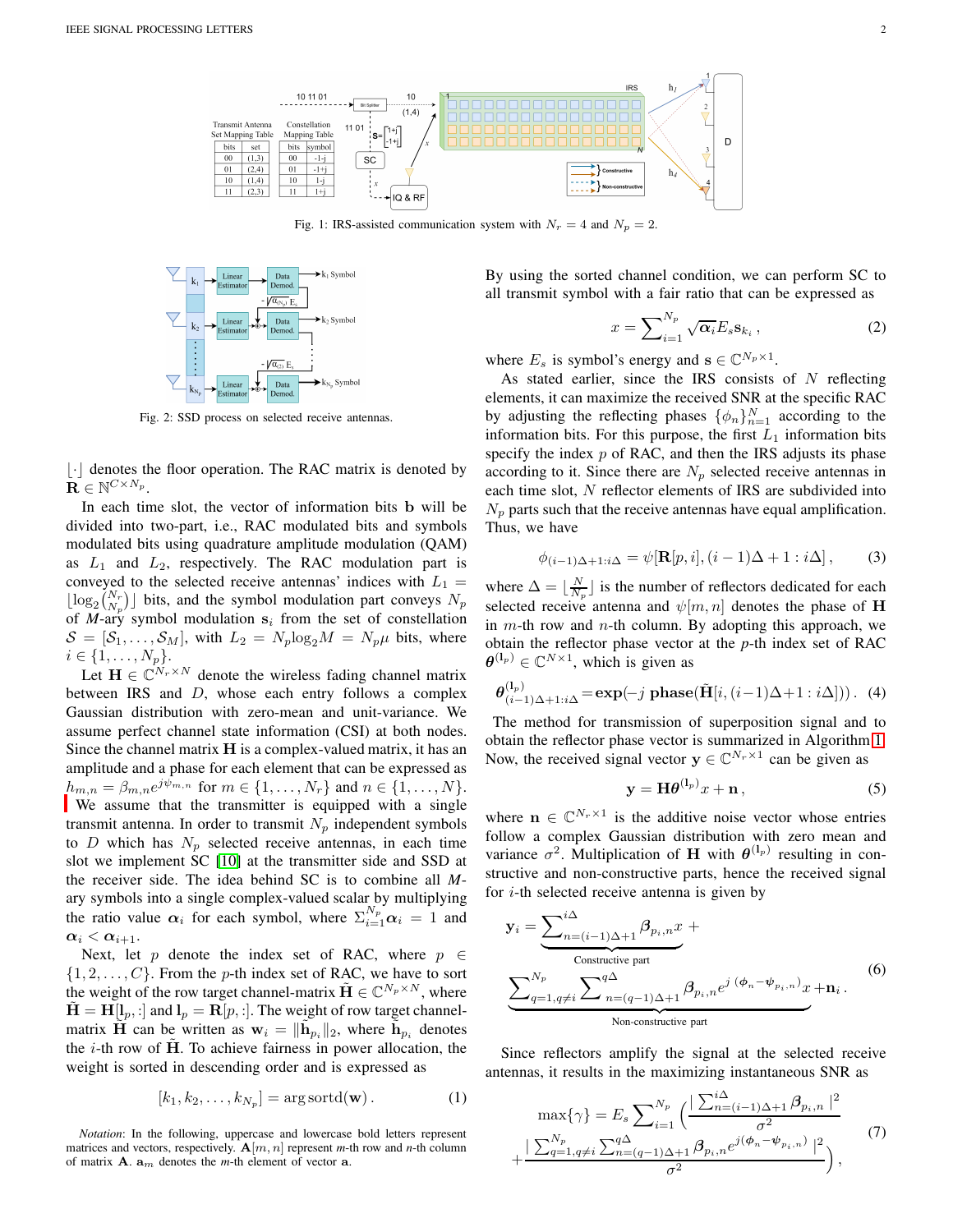Algorithm 1: Algorithm for transmission of superposition signal and to obtain the reflector phase vector

Input: H,  $\alpha$ , R,  $N_p$ , b,  $L_1$ ,  $L_2$ ,  $\mu$ ,  $\Delta$ 1  $p = bin2dec(b_{1:L_1})$ 2  $l_p = {\bf R}[p,:]$ 3  $H = H[l_p, :]$ 4  $w_i = ||h_{p_i}||_2$ with  $i \in \{1, \ldots, N_p\}$  $\mathfrak{s} \ \left[ k_1, k_2, \ldots, k_{N_p} \right] = \arg\text{sortd}(\mathbf{w})$ 6  $x = 0$ 7 for  $i \leftarrow 1$  to  $N_p$  by 1 do 8  $x = x + \sqrt{\alpha_i E_s} \mathcal{S}_{\text{bin2dec}(\mathbf{b}[L_1+(k_i-1)*\mu+1:L_1+k_i*\mu])}$ 9 **for**  $i \leftarrow 1$  *to*  $N_p$  *by* 1 **do**<br>**10 | r** = [(*i* − 1)∆ + 1 : *i*/ 10  $\mathbf{r} = [(i-1)\Delta + 1 : i\Delta]$ 11  $\theta_{\mathbf{r}}^{(l_p)} = \exp(-j \text{ phase}(\tilde{\mathbf{H}}[i,\mathbf{r}]))$ **Output:** Superposition signal=x; Reflector phase= $\theta^{(1_p)}$ 

<span id="page-2-0"></span>where  $\gamma$  is defined as

$$
\gamma = E_s N_p \frac{\sum_{q=1}^{N_p} \sum_{n=(q-1)\Delta+1}^{q\Delta} \beta_{p_q,n} e^{-j\psi_{p_q,n}}\n}{\sigma^2}.
$$
 (8)

From [\(5\)](#page-1-2), the optimal ML-based demodulator is given by

<span id="page-2-3"></span>
$$
(\hat{p}, \hat{x}) = \arg \min_{p, x \in \mathbb{X}} \left\| \mathbf{y} - \mathbf{H} \boldsymbol{\theta}^{(1_p)} x \right\|_F^2, \tag{9}
$$

where  $X = [x_1, x_2, \dots, x_\tau]$  is the set of all possibilities of  $N_p$ superposition of *M*-QAM symbol modulation,  $\tau = \mu^{N_p}$ , and  $\|\cdot\|_F$  denotes the Frobenius norm of a matrix. It is apparent that the ML-based demodulator algorithm jointly detects the selected receive antennas and digital modulation by exhaustive search from all possibilities on the transmitted signal vector b. However, it may have a prohibitive computational complexity, especially for the larger number of  $N_r$  and  $N_p$ .

### III. PROPOSED IRS-SSD DETECTOR

Since the optimal ML-based detector seeks all possibilities on the transmitted signal vector b, we have to reduce the computational complexity of this detector to make it feasible for practical applications. One way to reduce the computational complexity is by sorting the most likely combinations of selected receive antennas, followed by calculating the euclidean distance and choosing the combination with the smallest euclidean distance. The details of this algorithm are depicted below and summarized in Algorithm [2.](#page-2-1)

# *A. RAC sorter*

First, we use the greedy detector approach to look for the antennas with the highest amplitude, it can be expressed as

$$
\hat{\mathbf{a}} = \underset{m \in \{1, \ldots, N_r\}}{\arg \operatorname{sortd}} \left( \mid \mathbf{y}_m \mid^2 \right),\tag{10}
$$

where  $\hat{\mathbf{a}} \in \mathbb{N}^{N_r \times 1}$  is the argument vector of sorted amplitude y (from highest to lowest). Now, to reduce the number of RAC candidates we have, let us take the first  $n_c$  highest value of vector  $\hat{a}$  and create a new RAC containing it. As a result, we have  $\hat{\mathbf{R}} \in \mathbb{N}^{\lambda \times N_p}$  as our new RAC matrix, where  $\lambda$  is the number of candidates left after the previous process.

Algorithm 2: Proposed IRS MAS-SSD Algorithm Input: y, H, I, R, N, N<sub>p</sub>, E<sub>s</sub>, n<sub>c</sub>, Λ, Δ, D= $\infty$ 1 for  $m \leftarrow 1$  to  $N_r$  by 1 do 2  $\boxed{\mathbf{a}_m = |\ \mathbf{y}_m \ |^2}$  $3 \text{ (a)} = \arg\text{sortd}(\mathbf{a})$ 4 R = all R that's containing the first  $n_c$  scalar value of vector â 5 for  $u \leftarrow 1$  to  $\lambda$  by  $1$  do 6  $\quad \mathbf{z}_u = \sum_{i=1}^{N_p} \mid \mathbf{y}_{\mathbf{\hat{n}}[u,i]} \mid^2$ 7 ( $\hat{\mathbf{c}}$ ) = arg sortd(**z**) 8 for  $v \leftarrow 1$  *to*  $\Lambda$  *by* 1 **do**<br>9  $\phi$  = row index of RA  $\hat{p}$  =row index of RAC where  $\mathbf{R} = \hat{\mathbf{R}}[\hat{\mathbf{c}}_v, :]$ 10  $\hat{H} = H[l_{\hat{p}},:]$ 11  $\hat{\mathbf{w}}_i = \|\hat{\mathbf{h}}_{p_i}\|_2$ <br>
12  $[k_1, k_2, \ldots, k]$ with  $i \in \{1, \ldots, N_p\}$ 12  $[k_1, k_2, \ldots, k_{N_p}] = \arg\text{sorta}(\hat{\mathbf{w}})$ 13 **for**  $i \leftarrow 1$  to  $\hat{N}_p$  by 1 **do**<br>14 **for**  $i = [(i-1)\Delta + 1 : i]$ 14  $\mathbf{r} = [(i-1)\Delta + 1 : i\Delta]$ <br>15  $\theta_{\perp}^{(1_{\hat{p}})} = \exp(-i \text{ phase})$  $\mathbf{15} \quad \begin{array}{c} \quad \mathbf{0}_\mathbf{r}^{(1_\beta)} = \mathbf{exp}(-j \; \mathbf{phase}(\hat{\mathbf{H}}[i, \mathbf{r}])) \end{array}$ 16  $\mathbf{\ddot{s}}_{k_1} = \mathbb{Q}\big(\frac{\mathbf{y_R}[\hat{\rho},k_1]}{\hat{\mathbf{H}}[k_1,:]\boldsymbol{\theta}}\big)$ 17 **for**  $i \leftarrow 2$  to  $N_p$  by 1 do  $\begin{array}{cc} \textbf{18} & \quad \end{array} \bigg| \quad \begin{array}{c} \ddot{\textbf{s}}_{k_{i}} = \mathbb{Q}\big(\frac{\textbf{y}_{\hat{\textbf{R}}}[\hat{p},k_{i}]}{\hat{\textbf{H}}[k_{i},:] \boldsymbol{\theta}} - \sqrt{\boldsymbol{\alpha}_{(N_{p}-i+2)}}E_{s}\ddot{\textbf{s}}_{k_{i-1}}\big) \end{array}$ 19  $\hat{x} = 0$ 20 **for**  $i \leftarrow 1$  *to*  $N_p$  *by* 1 **do** 21  $\hat{x} = \hat{x} + \sqrt{\alpha_{(N_p - i + 1)}} E_s$   $\ddot{s}_{k_i}$ 22  $\left\| \boldsymbol{d} = \|\mathbf{y} - \mathbf{H} \boldsymbol{\theta}^{(1_{\hat{p}})} \hat{x} \right\|_F^2$ F 23 if  $d < D$  then 24 |  $D = d$ 25  $\hat{\mathbf{s}} = \ddot{\mathbf{s}}$ 26  $\mathbf{l}_{\hat{p}} = \mathbf{R}[\hat{p},:]$ Output: Target Antennas=le, Digital modulation=ŝ

<span id="page-2-1"></span>Since we aim to select  $N_p$  antennas simultaneously in each time slot, we compute  $\lambda$  weight combinations of selected receive antennas and determine which combination has the highest probability to be a solution, yielding

$$
\mathbf{z}_{u} = \sum_{i=1}^{N_p} | \mathbf{y}_{\hat{\mathbf{R}}[u,i]} |^2, \qquad (11)
$$

where  $u \in \{1, \ldots, \lambda\}$ . Next, we sort the amplitude of the highest probability RAC index as

$$
\hat{\mathbf{c}} = \arg\operatorname{sortd}(\mathbf{z}).\tag{12}
$$

Now, we get sorted  $\lambda$  set of new RAC given by  $\hat{\mathbf{R}}[\hat{\mathbf{c}}_u, \cdot]$ , where smaller  $u$  denotes the most likely solution of RAC index.

## *B. SSD decoder*

Since our primary goal is to reduce the computational complexity, let we consider  $\Lambda$  as given number of iteration for the decoder, where  $\Lambda \leq \lambda$ . Let  $\hat{p}$  be a row index of RAC given as  $\mathbf{R}[\hat{p},\cdot] = \hat{\mathbf{R}}[\hat{\mathbf{c}}_v,\cdot]$ , where  $v \in \{1,\ldots,\Lambda\}$ . For  $\hat{p}$ -th index of RAC, we select a row channel  $\hat{H}$ , where  $\hat{H} = H[I_{\hat{p}},:]$ .

Similar to the SC process, we have to calculate the reflection phase as  $(4)$  and sort the weights of selected row channel  $H$  in ascending order as

<span id="page-2-2"></span>
$$
[k_1, k_2, \dots, k_{N_p}] = \arg\operatorname{sorta}(\hat{\mathbf{w}}), \qquad (13)
$$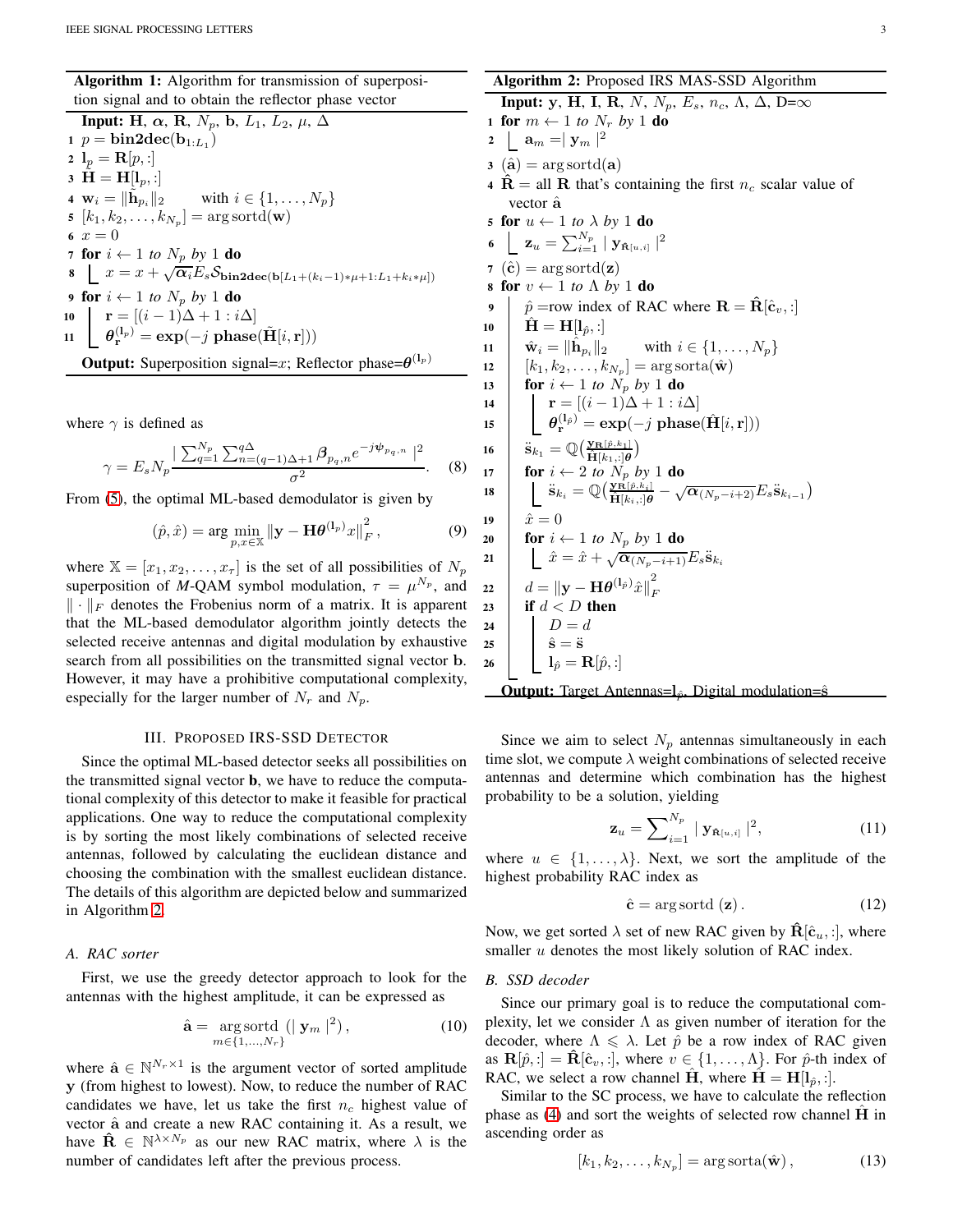<span id="page-3-0"></span>

Fig. 3: (a) ASBT and (b) BER comparison for the proposed scheme with SAS-SSK and SAS-SM schemes under BPSK modulation and QPSK modulation. (c) BER comparison for the proposed scheme with MAS-ML under various number of N

where  $\hat{\mathbf{w}}_i = \|\hat{\mathbf{h}}_{\hat{p}_i}\|_2$ .

The SSD process uses the result of [\(13\)](#page-2-2) to predict the transmitted symbol from the transmitter, as illustrated in Fig. [2,](#page-1-4) where the symbols are decoded from the weakest to the strongest channel. Since non-constructive signals appear in each antenna, we adopt SSD to mitigate the non-constructive part of the signal except for the  $k_1$  because it has the highest value multiplicative ratio  $\alpha$ . As a result, we get  $\ddot{s} \in {}^{N_p \times 1}$  as the predicted symbol. The detailed process about the SSD is shown in Algorithm [2](#page-2-1) (line 16-18). To check whether the candidate we choose is correct or not, we have to calculate the euclidean distance between the received signal and the prediction  $\Lambda$  times and looking for the minimum distance. Since the transmitted signal is in the form of SC, the symbol  $\ddot{s}$  has to be converted to SC form, which can be expressed as

$$
\hat{x} = \sum_{i=1}^{N_p} \sqrt{\alpha_{(N_p - i + 1)}} E_s \ddot{\mathbf{s}}_{k_i}.
$$
\n(14)

Then, the euclidean distance can be obtained by

$$
d = \left\| \mathbf{y} - \mathbf{H} \boldsymbol{\theta}^{(1_{\hat{p}})} \hat{x} \right\|_F^2.
$$
 (15)

Since we have  $\Lambda$  candidates as the solutions, it is required to compare the results in terms of euclidean distance  $d$  for each Λ and select the smallest one shown in Algorithm [2](#page-2-1) (line 23- 26). Finally, we obtain the predicted RAC  $l_{\hat{p}}$  and the predicted signal-vector  $\hat{\mathbf{s}}$  as the solutions.

The complexity for the SSD detector in terms of multiplyand-accumulate (MAC) operations is given as

$$
C_{\text{SSD}} = \Lambda (8N_r N + 10N_r - 1) + \lambda (N_p - 1) + 3N_r, \quad (16)
$$

while the complexity for the ML detector according to [\(9\)](#page-2-3) is computed as

$$
C_{\text{ML}} = 2^{(L_1 + L_2)} (8N_r N + 10N_r - 1). \tag{17}
$$

## IV. SIMULATION RESULTS

This section numerically investigates the two algorithms' performance for the proposed IRS with implementing MAS and SSD detector at the receiver. We use 12 antennas at the receiver with two selected antennas at any particular state. We compare our design's performance to [\[8\]](#page-4-7), which uses 16 antennas at the receiver where one antenna is selected. Some other parameters used are as follows:  $N = 64$ ,  $\alpha = [0.2, 0.8]$ ,  $n_c = 6$ ,  $\Lambda = 8$ , and number of data stream  $N_s = 10^5$ . Let us begin with the ASBT performance that shows the average bit length value for each signal transmission in Fig. [3\(](#page-3-0)a). It can be seen that the proposed

TABLE I: Notation List

| <b>Symbol</b>  | <b>Meaning</b>                                                 |
|----------------|----------------------------------------------------------------|
| $exp(\bullet)$ | exponential function                                           |
| phase(•)       | function for convert complex-valued into an<br>phase in radian |
| $bin2dec($ .   | function to convert from binary to decimal                     |
|                | Digital demodulation function                                  |

design with MAS-SSD outperforms both SAS-SSK and SAS-SM even with a lesser number of receive antennas. It can be explained by the fact that for BPSK modulation, SAS-SSK can convey 4 bit SSK, SAS-SM can convey 4 bit SSK and 1 bit digital modulation. On the other hand, MAS-SSD can convey 6 bit SSK and 2 bit digital modulation. For QPSK modulation, SAS-SSK can convey 4 bit SSK, SAS-SM can convey 4 bit SSK and 2 bit digital modulation. On the contrary, MAS-SSD can convey 6 bit SSK and 4 bit digital modulation. It is worth noting that the proposed method has the ability to carry more information with a lesser number of receive antennas than other contemporary techniques.

In Fig. [3\(](#page-3-0)b), we use 12 antennas for the proposed MAS-SSD scheme instead of 16 antennas because  $\lfloor \log_2{\binom{12}{2}} \rfloor$  is equal to  $\lfloor \log_2{\binom{16}{2}} \rfloor$  and thus, this reduces the number of receive antennas but with the same result. From Fig. 3(a) and Fig. [3\(](#page-3-0)b), we find that our method can be a solution to increase the number of transmitted bits at the price of increasing BER.

Finally, in Fig. [3\(](#page-3-0)c) we show the quality of the received signal with MAS under BPSK modulation in terms of BER with varying number of reflector elements, i.e.,  $N = 64$  and  $N = 128$ . It can be seen from the figure that as the number of passive reflector-elements increases, the BER performance of the IRS-based network becomes better, and the SSD detector still reasonable compared to the ML detector.

### V. CONCLUSION

A multi-direction beamforming with MAS at the receiver was studied in this work for an IRS-aided communication system. In line with the compact transmitter pre-processing, an SSD detector was also proposed to translate the received information. Numerical results demonstrated the effectiveness of the proposed method, which is able to convey more information bits than existing SAS-SM techniques with effective BER performance. The proposed IRS design with MAS-SSD meets the criteria of the call for unconventional wireless communications that can help to meet new networking demands beyond 5G, such as 6G wireless networks.